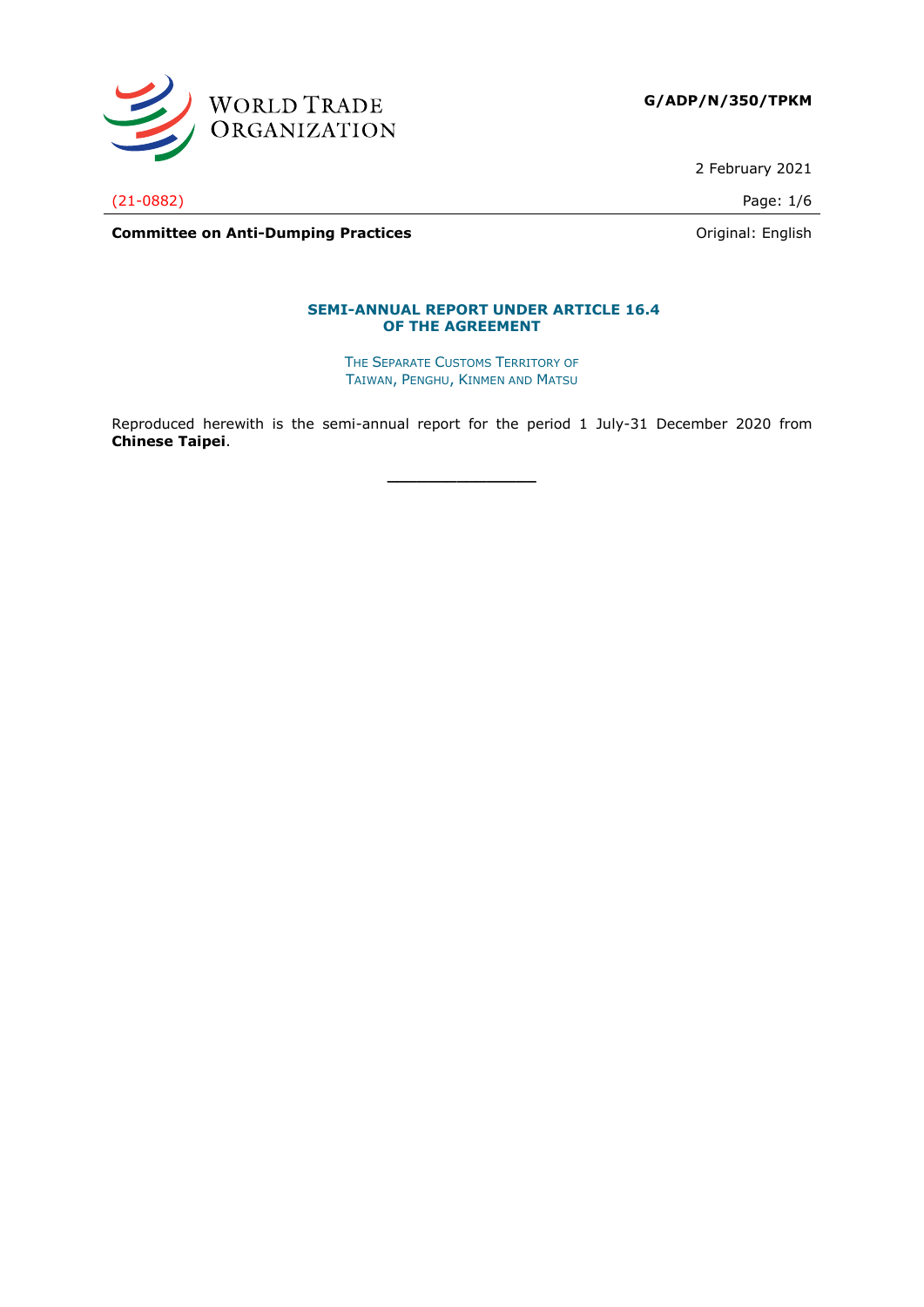#### **SEMI-ANNUAL REPORT OF ANTI-DUMPING ACTIONS<sup>2</sup>**

FOR THE PERIOD 1 JULY-31 DECEMBER 2020

## **Original Investigations**

| <b>Country or</b>    | <b>Product</b>                                                                                                                           | <b>Initiation</b>                                                            | <b>Provisional</b>                                                                                               | <b>Final measures</b>                                                                                                                |                                                                                              | <b>No final</b>          | Other                    | <b>Trade data</b>                                                                        |                                                                                                | <b>Basis for</b>                              |
|----------------------|------------------------------------------------------------------------------------------------------------------------------------------|------------------------------------------------------------------------------|------------------------------------------------------------------------------------------------------------------|--------------------------------------------------------------------------------------------------------------------------------------|----------------------------------------------------------------------------------------------|--------------------------|--------------------------|------------------------------------------------------------------------------------------|------------------------------------------------------------------------------------------------|-----------------------------------------------|
| customs<br>territory |                                                                                                                                          |                                                                              | measures and<br>preliminary                                                                                      | <b>Definitive duty</b>                                                                                                               | <b>Price</b><br>undertaking                                                                  | measures/<br>termination |                          | (from published report(s))                                                               |                                                                                                | normal value<br>determination                 |
|                      |                                                                                                                                          |                                                                              | determinations                                                                                                   |                                                                                                                                      |                                                                                              |                          |                          |                                                                                          |                                                                                                |                                               |
|                      | Description;<br>HS 6-digit category<br>covering investigated<br>$product^3$ ;<br>ID number:<br>$(*)$ if investigation<br>of $>1$ country | Date; period of<br>investigation<br>(D-dumping;<br>I-injury)                 | Date of duties:<br>range of<br>individual<br>dumping<br>margins; "other"<br>rates; [range of<br>applied rates if | Date of duties;<br>range of individual<br>dumping margins;<br>"other" rates;<br>[range of applied]<br>rates if different,<br>reason] | Date of<br>application;<br>range of<br>individual<br>dumping<br>margins or<br>minimum prices | Date,<br>reason          | Date,<br>explanation     | Import volume<br>or value<br>(units/<br>currency);<br>product<br>coverage,<br>period, if | Import<br>volume as %<br>of apparent<br>domestic<br>consumption<br>or as % of<br>total imports | Codes for all<br>bases used in<br>proceeding; |
|                      |                                                                                                                                          |                                                                              | different,<br>reason                                                                                             |                                                                                                                                      |                                                                                              |                          |                          | different from<br>cols. $2/3$                                                            |                                                                                                |                                               |
| 1                    | $\overline{\mathbf{2}}$                                                                                                                  | 3                                                                            | 4                                                                                                                | 5                                                                                                                                    | 6                                                                                            | $\overline{\mathbf{z}}$  | 8                        | 9                                                                                        | 10                                                                                             | 11                                            |
| China                | Certain aluminum foil;<br>7607.11;<br>20-0001-CHN                                                                                        | 04.08.2020;<br>D:01.07.2019-<br>30.06.2020;<br>$I:01.01.2015-$<br>30.06.2020 |                                                                                                                  |                                                                                                                                      |                                                                                              |                          |                          |                                                                                          |                                                                                                |                                               |
| India                | Ceramic tiles (*);<br>6904.10, 6904.90,<br>6907.21, 6907.22,<br>6907.23;<br>20-0002-IND                                                  | 28.10.2020;<br>D:01.10.2019-<br>30.09.2020;<br>$I:01.01.2016-$<br>30.09.2020 |                                                                                                                  |                                                                                                                                      | $\sim$                                                                                       | $\sim$                   | $\overline{\phantom{a}}$ |                                                                                          | ٠                                                                                              |                                               |
| Indonesia            | Ceramic tiles (*);<br>6904.10, 6904.90,<br>6907.21, 6907.22,<br>6907.23;<br>20-0002-IDN                                                  | 28.10.2020;<br>D:01.10.2019-<br>30.09.2020;<br>$I:01.01.2016-$<br>30.09.2020 |                                                                                                                  |                                                                                                                                      |                                                                                              |                          |                          |                                                                                          |                                                                                                |                                               |

ب<br>-

<sup>&</sup>lt;sup>1</sup> Website address where published reports on investigations are available: [https://eweb.customs.gov.tw/cp.aspx?n=0C371CDB1DCA3BF8&s=FDF63428463757B9.](https://eweb.customs.gov.tw/cp.aspx?n=0C371CDB1DCA3BF8&s=FDF63428463757B9)

 $<sup>2</sup>$  All terms and column headings used in this format have the meanings assigned to them in the instructions.</sup>

 $3$  For reference purposes only.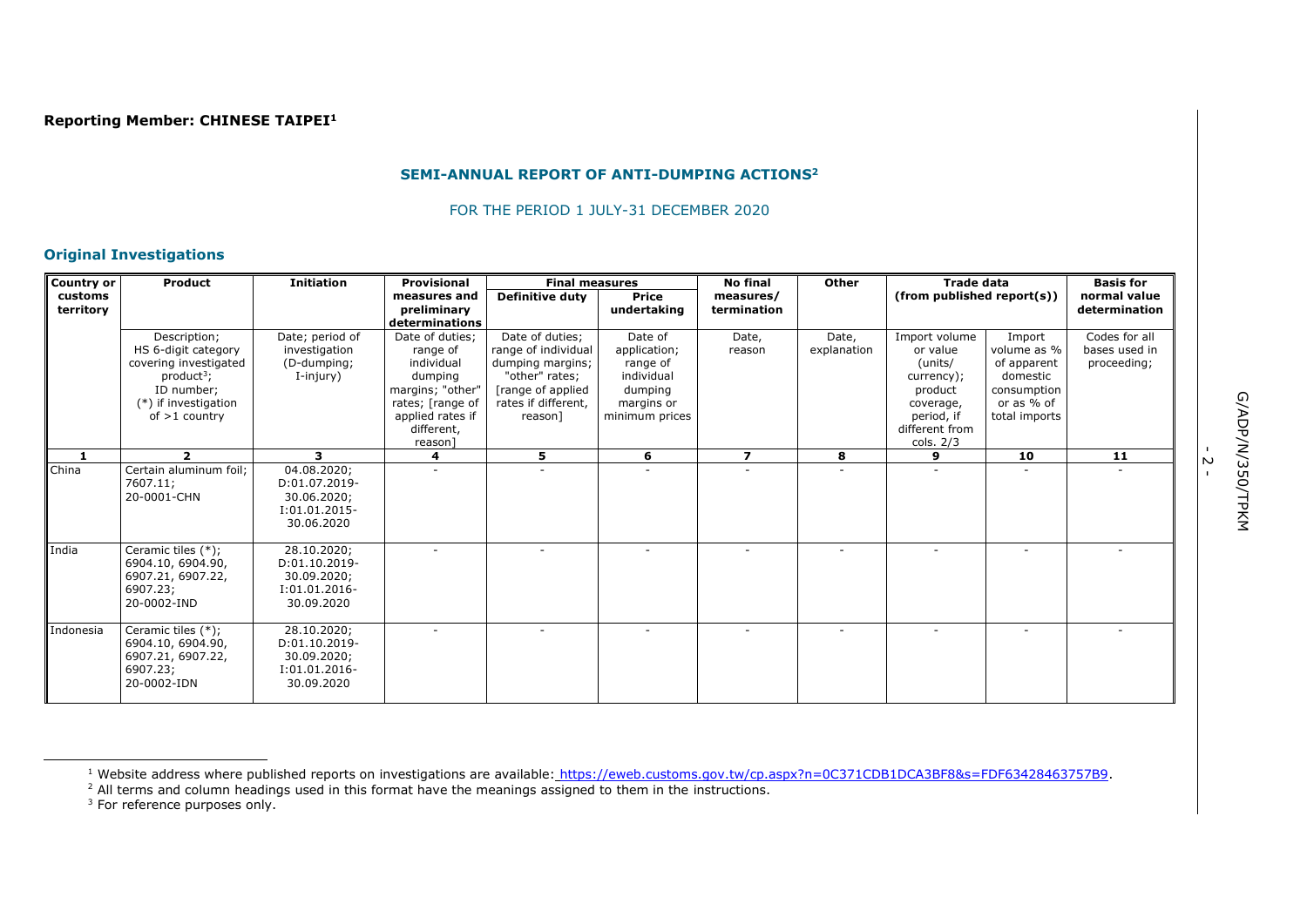| -1       | $\overline{2}$                                                                          | $\mathbf{3}$                                                               | 4                        | 5                        | 6      | $\overline{\mathbf{z}}$  | 8                        | 9                        | 10     | 11                       |                                                                                    |
|----------|-----------------------------------------------------------------------------------------|----------------------------------------------------------------------------|--------------------------|--------------------------|--------|--------------------------|--------------------------|--------------------------|--------|--------------------------|------------------------------------------------------------------------------------|
| Malaysia | Ceramic tiles (*);<br>6904.10, 6904.90,<br>6907.21, 6907.22,<br>6907.23;<br>20-0002-MYS | 28.10.2020;<br>D:01.10.2019-<br>30.09.2020;<br>I:01.01.2016-<br>30.09.2020 | $\sim$                   | $\sim$                   | $\sim$ | $\sim$                   | $\sim$                   | $\sim$                   | $\sim$ | $\overline{\phantom{a}}$ |                                                                                    |
| Viet Nam | Ceramic tiles (*);<br>6904.10, 6904.90,<br>6907.21, 6907.22,<br>6907.23;<br>20-0002-VNM | 28.10.2020;<br>D:01.10.2019-<br>30.09.2020;<br>I:01.01.2016-<br>30.09.2020 | $\overline{\phantom{a}}$ | $\overline{\phantom{a}}$ |        | $\overline{\phantom{a}}$ | $\overline{\phantom{a}}$ | $\overline{\phantom{a}}$ |        |                          |                                                                                    |
|          |                                                                                         |                                                                            |                          |                          |        |                          |                          |                          |        |                          |                                                                                    |
|          |                                                                                         |                                                                            |                          |                          |        |                          |                          |                          |        |                          |                                                                                    |
|          |                                                                                         |                                                                            |                          |                          |        |                          |                          |                          |        |                          | G/ADP/N/350/TPKM<br>$\mathbf{L}_{\rm{c}}$<br>$\boldsymbol{\omega}$<br>$\mathbf{L}$ |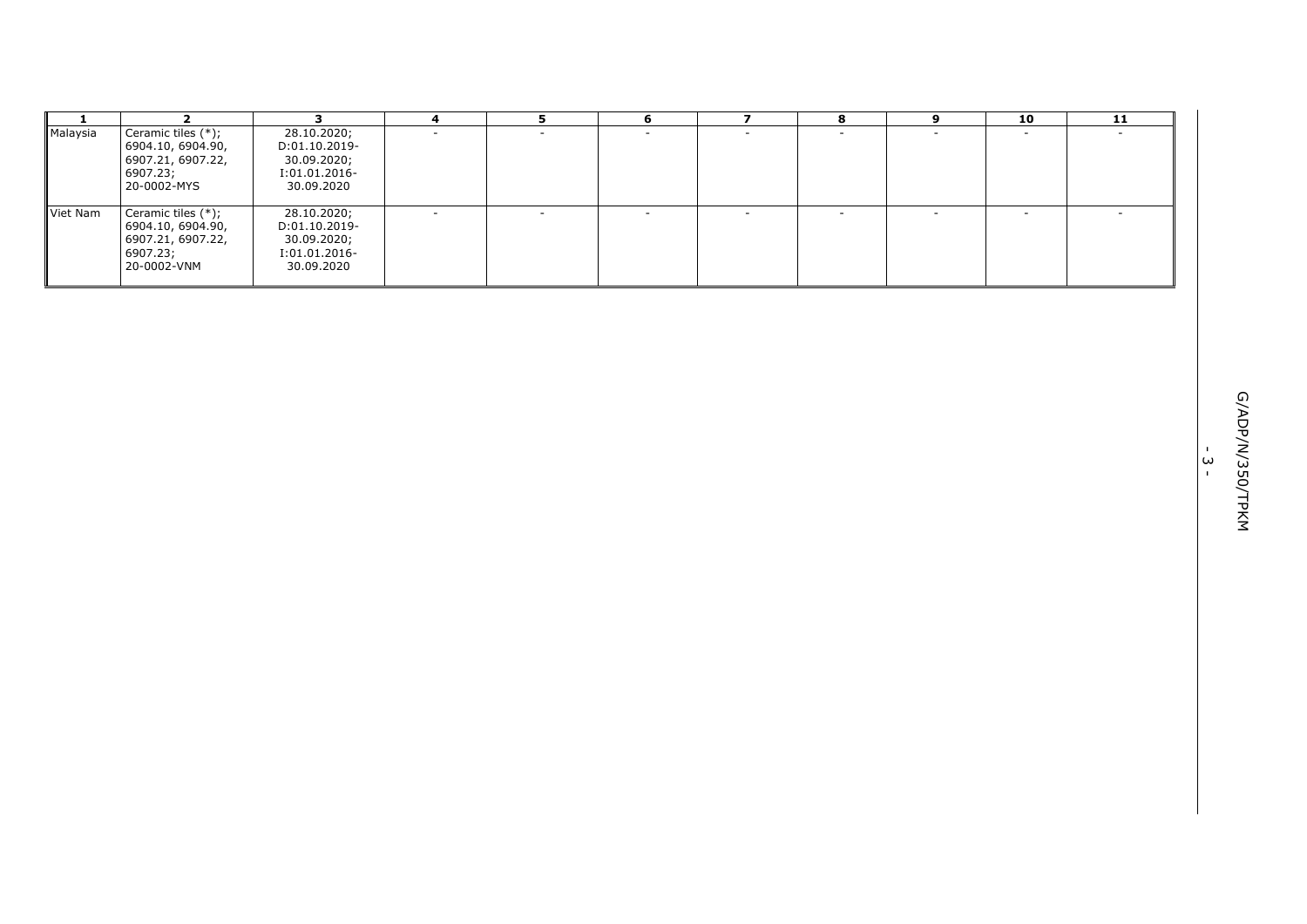## **Reviews/Other subsequent proceedings**

| Country   | <b>Product</b>           | <b>Initiation</b> | Preliminary         |                                           | <b>Final results</b> | Revocation  | Other (e.g.,    | <b>Trade Data (if available from</b> |               | Basis for normal II |
|-----------|--------------------------|-------------------|---------------------|-------------------------------------------|----------------------|-------------|-----------------|--------------------------------------|---------------|---------------------|
| or        |                          |                   | results/            | <b>Definitive duty</b>                    | Price                | of Measures | procedures      | published report(s) on               |               | value               |
| customs   |                          |                   | determination       |                                           | undertaking          |             | not affecting   | proceeding)                          |               | determination       |
| territory |                          |                   |                     |                                           |                      |             | the duty level) |                                      |               |                     |
|           | Description;             | Date, Type of     | Effective date;     | Effective date,                           | Effective date;      | Date,       | Date,           | Import volume                        | Import        | Codes for all bases |
|           | HS 6-digit category      | Review or         |                     | range of individual   range of individual | range of individual  | reason      | explanation     | or value (units/                     | volume as %   | used in proceeding  |
|           | covering investigated    | Procedure         | dumping margins;    | dumping margins;                          | dumping margins      |             |                 | currency);                           | of apparent   |                     |
|           | $product^3$ ; ID number; | (code), Period    | "other" rates:      | "other" rates:                            | or minimum           |             |                 | product                              | domestic      |                     |
|           | (*) if investigation     | Covered           | [range of applied]  | [range of applied]                        | prices; or other     |             |                 | coverage,                            | consumption   |                     |
|           | of $>1$ country          |                   | rates if different. | rates if different,                       | outcome (code)       |             |                 | period, if                           | or as % of    |                     |
|           |                          |                   | reason]             | reason]                                   |                      |             |                 | different from                       | total imports |                     |
|           |                          |                   |                     |                                           |                      |             |                 | cols. 2/3                            |               |                     |
|           |                          |                   |                     |                                           | h                    |             |                 | 9                                    | 10            | 11                  |
|           |                          |                   |                     |                                           |                      |             |                 |                                      |               |                     |
|           |                          |                   |                     |                                           | <b>NIL</b>           |             |                 |                                      |               |                     |
|           |                          |                   |                     |                                           |                      |             |                 |                                      |               |                     |

Codes/Abbreviations

- CF Information not provided for reasons of confidentiality<br>
n/a ont available
- n/a not available<br>LDR Lesser duty
- LDR Lesser duty<br>SNR Sunset revie
- SNR Sunset review<br>IR Interim review
- IR Interim review<br>EXP Measure expire
- Measure expired without review
- CV Constructed value<br>
P Publication date
- P Publication date<br>C Date of commend
- C Date of commencement of duty collection<br>FA use of Facts Available
- FA use of Facts Available<br>HMP Home market price
- HMP Home market price<br>TMP Third country price
- TMP Third country price
- NME Non-Market Economy

- 4 -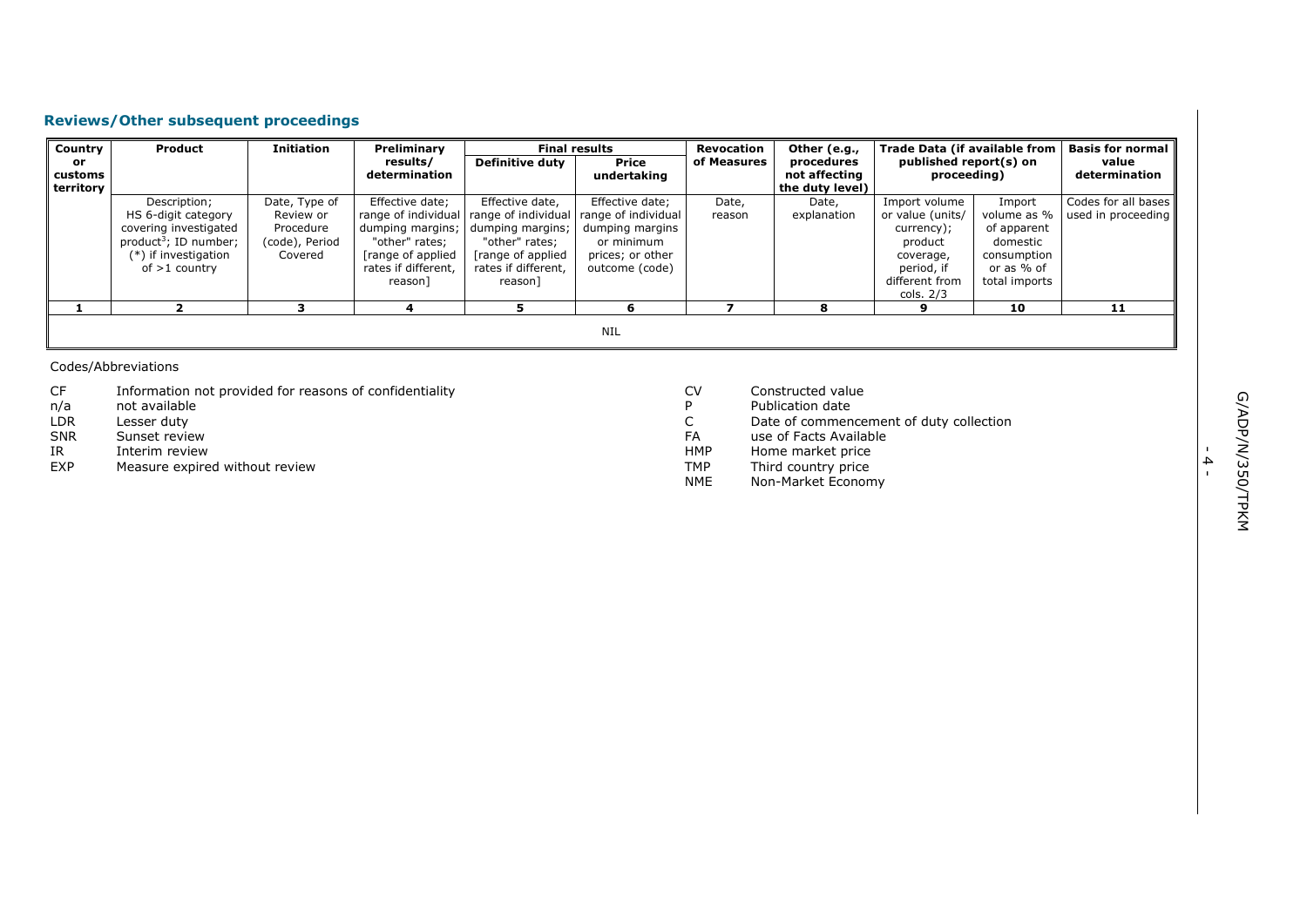# G/ADP/N/350/TPKM

- 5 -

## **ANNEXES**

#### DEFINITIVE ANTI-DUMPING MEASURES IN FORCE AS OF 31 DECEMBER 2020

| Country/<br><b>Customs</b><br><b>Territory</b> | <b>Product, investigation</b><br>ID number                                                                       | Measure(s)    | Date of original<br>imposition; publication<br>reference        | Date(s) of<br>extension;<br>publication<br>reference(s)                                                          |
|------------------------------------------------|------------------------------------------------------------------------------------------------------------------|---------------|-----------------------------------------------------------------|------------------------------------------------------------------------------------------------------------------|
| <b>Brazil</b>                                  | Carbon steel plate (*);<br>16-0002-BRA                                                                           | <b>Duties</b> | 22.08.2016;<br>(20.02.2017<br>Gazette, 1061003661) <sup>1</sup> |                                                                                                                  |
| China                                          | Towelling Products<br>06-0001                                                                                    | Duties        | 01.06.2006;<br>(19.09.2006<br>Gazette, 09505505101)             | 20.12.2011;<br>(19.12.2011<br>Gazette,<br>10005922250)<br>21.12.2017;<br>(20.12.2017<br>Gazette,<br>1061027368)  |
|                                                | Certain Footwear<br>07-0001                                                                                      | Duties        | 16.03.2007;<br>(12.07.2007<br>Gazette, 09605503710)             | 13.12.2012;<br>(13.12.2012)<br>Gazette,<br>10105538220)<br>17.01.2019;<br>(17.01.2019<br>Gazette,<br>1081001242) |
|                                                |                                                                                                                  | Undertaking   | 16.03.2007;<br>(12.07.2007<br>Gazette, 09605503710)             | 22.04.2013;<br>(17.04.2013)<br>Gazette,<br>1021008347)<br>17.06.2019;<br>(17.06.2019<br>Gazette,<br>1081012646)  |
|                                                | Benzoyl peroxide (BPO)<br>09-0001                                                                                | Duties        | 20.05.2010;<br>(01.10.2010<br>Gazette, 09905908550)             | 14.03.2016;<br>(14.03.2016<br>Gazette,<br>1051005381)                                                            |
|                                                | Portland Cement Type I, II<br>and its Clinker;<br>10-0002                                                        | Duties        | 30.05.2011<br>(19.10.2011<br>Gazette, 10005909280)              | 20.02.2017;<br>(20.02.2017<br>Gazette,<br>1061003663)                                                            |
|                                                | Flat-rolled products of<br>stainless steel, cold-rolled,<br>whether in coils or<br>sheets $(*)$ ;<br>13-0001-CHN | Duties        | 15.08.2013;<br>(05.03.2014)<br>Gazette, 1031004626)             | 29.08.2019;<br>(29.08.2019<br>Gazette,<br>1081018636)                                                            |
|                                                | Certain flat-rolled steel<br>products, plated or coated<br>with zinc or zinc-alloys (*);<br>16-0001-CHN          | Duties        | 22.08.2016;<br>(20.02.2017<br>Gazette, 1061003664)              |                                                                                                                  |
|                                                | Carbon steel plate (*);<br>16-0002-CHN                                                                           | <b>Duties</b> | 22.08.2016;<br>(20.02.2017<br>Gazette, 1061003661) <sup>2</sup> |                                                                                                                  |
|                                                |                                                                                                                  | Undertaking   | 01.03.2017;<br>(20.02.2017<br>Gazette, 1061003661)              |                                                                                                                  |

 $1$  As amended on 24.04.2019, Gazette, 1081008288.

 $2$  As amended on 24.04.2019, Gazette, 1081008288.